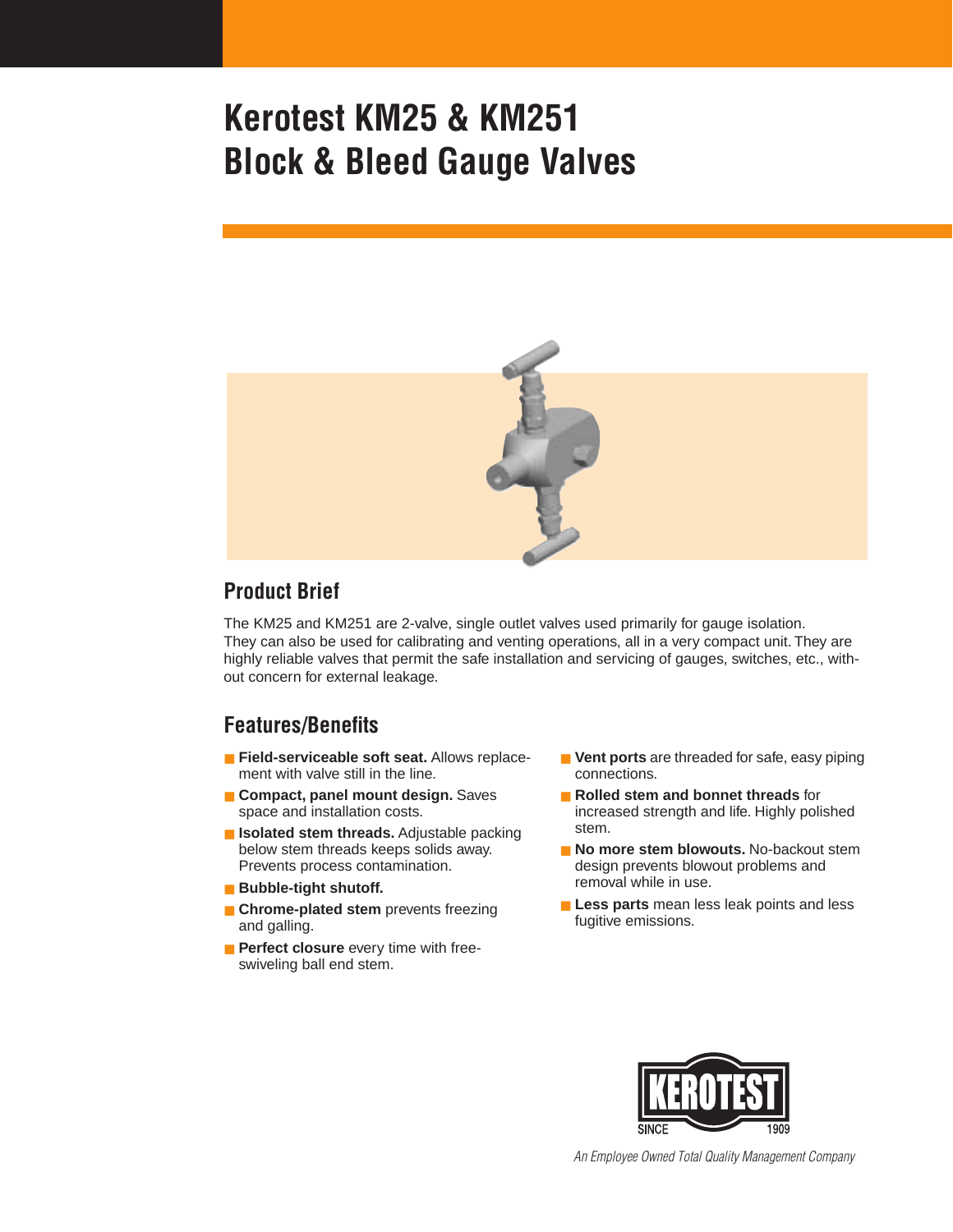## **Specifications**

### KM25 and KM251 Dimensions in Inches (mm)



#### **Dimensions in Inches (mm)**

| <b>Packing</b>  | A            |
|-----------------|--------------|
| <b>Teflon®</b>  | 7.87(200.0)  |
| <b>GRAFOIL®</b> | 8.98 (228.1) |

**Note:** Approximate valve weight: 2.2 lb (1.0 kg). 0.187-inch (4.8 mm) diameter orifice.  $Cv = .52$ , full open. The KM25 and KM251 are supplied as standard with two 0.26-inch (6.7 mm) diameter mounting holes.

#### **Valve Bonnet Identification**

| <b>Dust Cap</b><br>Coding | The valve bonnet dust caps are color-coded to<br>identify the gland packing/stem. |  |
|---------------------------|-----------------------------------------------------------------------------------|--|
| <b>White</b>              | Standard bonnet assembly Teflon packing.                                          |  |
| <b>Blue</b>               | High pressure bonnet assembly Teflon packing.                                     |  |
| Green                     | Sour Gas service Teflon packing.                                                  |  |

**Note:** CS, SS and Monel<sup>®</sup> valves are suitable for most process applications, however for severe service, KM25/KM251 valves are also available in exotic materials. For other material requirements, contact Kerotest.

#### **Standard Connections**

| <b>Process and</b> | Threaded 1/2-inch NPT to ANSI/ASME            |
|--------------------|-----------------------------------------------|
| <b>Instrument</b>  | $B1 - 20 - 1$                                 |
| Vent               | Threaded 1/4-inch NPT to ANSI/ASME<br>B1-20-1 |



2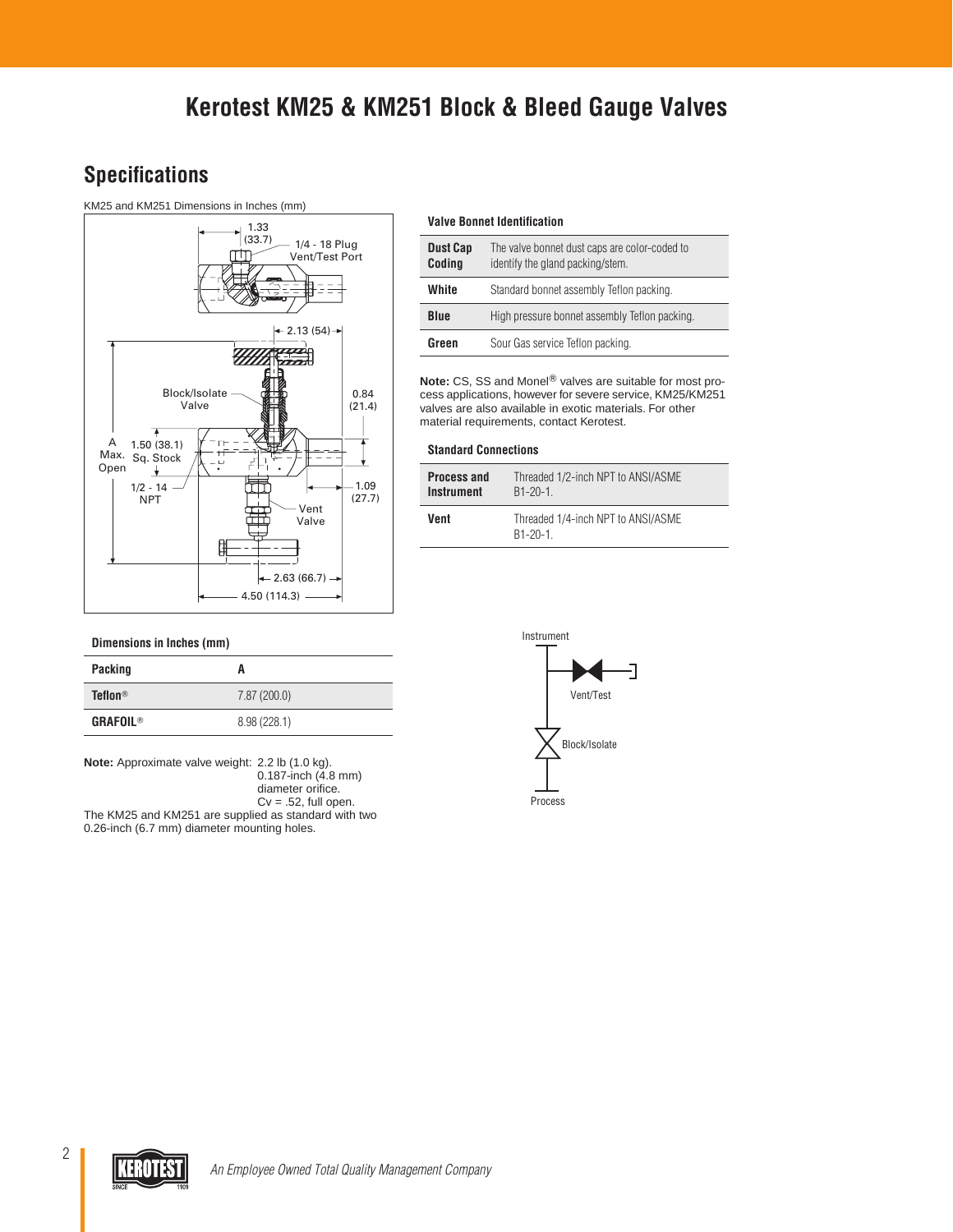### **Standard Materials**

| Valve $\odot$       | <b>Body</b>    | <b>Bonnet</b>  | <b>Stem</b>    | <b>Ball Seat</b> |
|---------------------|----------------|----------------|----------------|------------------|
| $CS$ ②              | A108           | A108           | 303 SS         | 17-4PH           |
| SS                  | 316 SS         | 316 SS         | 316 SS         | 316 SS           |
| Monel               | Monel 400      | Monel 400      | Monel 400      | Monel K500       |
| $SG$ $\circledcirc$ | 316 SS         | 316 SS         | Monel 400      | Monel K500       |
| SG3@                | Hastelloy C276 | Hastelloy C276 | Hastelloy C276 | Stellite         |

Approximate valve weight: 3.3 lb (1.5 kg).

0.187-inch (4.8 mm) diameter orifice.

 $Cv = .52$ , full open.

- For CS valves with GRAFOIL packing, body and bonnet material is A105. For CS valves, non-wetted parts are all CS.

For SS, SG (Sour Gas meets the requirements of NACE MR0175-2002) and Monel valves, non-wetted parts are all austenitic SS.

SG3 (Sour Gas) meets the requirements of NACE MR0175-2003.

**Note:** Threaded connection: vent supplied with blanking plug as standard.

## **Pressure and Temperature Ratings**

### **KM25**

| Valve            | <b>Teflon Bonnet (Standard)</b>                          |                                                            |
|------------------|----------------------------------------------------------|------------------------------------------------------------|
| CS, SS and Monel | 6000 psig at 200 $\degree$ F (414 bar at 93 $\degree$ C) | 4000 psig at $500^{\circ}$ F (276 bar at 260 $^{\circ}$ C) |
| Valve            | <b>High Temperature Applications</b>                     |                                                            |
| CS               | 6000 psig at 200 $\degree$ F (414 bar at 93 $\degree$ C) | 1500 psig at 850 $\degree$ F (103 bar at 454 $\degree$ C)  |
| SS               | 6000 psig at 200 $\degree$ F (414 bar at 93 $\degree$ C) | 1500 psig at 1000 °F (103 bar at 538 °C)                   |
|                  |                                                          |                                                            |

### **KM251**

| Valve | <b>High Pressure Applications</b>                                                |
|-------|----------------------------------------------------------------------------------|
| -SS   | 10,000 psig at 200 °F (689 bar at 93 °C) 4000 psig at 500 °F (276 bar at 260 °C) |

## **Pressure vs. Temperature**